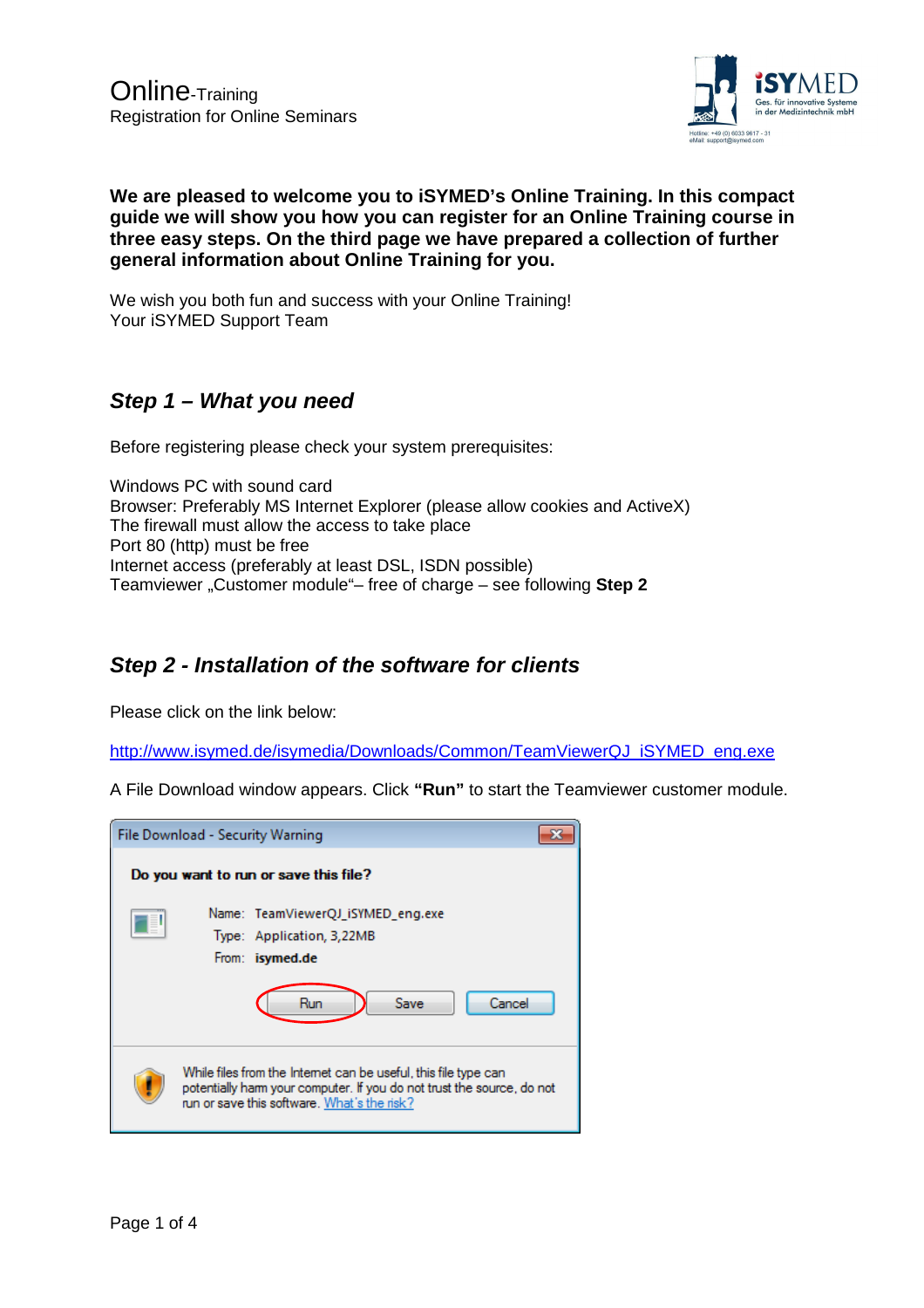

Depending on the safety settings selected in your Internet Explorer a further window may appear. Please confirm this question with "Run".

|                                   | <b>Internet Explorer - Security Warning</b>                                                                                                                      |                  |  |  |  |
|-----------------------------------|------------------------------------------------------------------------------------------------------------------------------------------------------------------|------------------|--|--|--|
| Do you want to run this software? |                                                                                                                                                                  |                  |  |  |  |
| I                                 | Name: TeamViewer                                                                                                                                                 |                  |  |  |  |
|                                   | <b>Publisher: TeamViewer GmbH</b>                                                                                                                                |                  |  |  |  |
| ×.                                | More options                                                                                                                                                     | Don't Run<br>Run |  |  |  |
|                                   | While files from the Internet can be useful, this file type can potentially harm<br>your computer. Only run software from publishers you trust. What's the risk? |                  |  |  |  |

# **Step 3 - Access to the sessions**

After the start up of the Teamviewer customer module, please enter your name and the Partner ID that your trainer has provided. Click "Join" to proceed.

| SYMED TeamViewer                                                                                                                  | E<br><b>CONTROL</b>                                 |
|-----------------------------------------------------------------------------------------------------------------------------------|-----------------------------------------------------|
|                                                                                                                                   | <b>iSYMED</b><br><b>Innovations in Medical Care</b> |
| <b>iSYMED GmbH</b><br>Gebrueder-Freitag-Straße 1<br>35510 Butzbach, Germany<br>Tel: +49 6033 9617 31<br>Email: support@isymed.com |                                                     |
| Partner ID                                                                                                                        |                                                     |
| Your name                                                                                                                         |                                                     |
| John Doe                                                                                                                          |                                                     |
| <b>Join</b>                                                                                                                       |                                                     |
| Ready to connect (secure connection)                                                                                              |                                                     |
| www.teamviewer.com                                                                                                                | Close                                               |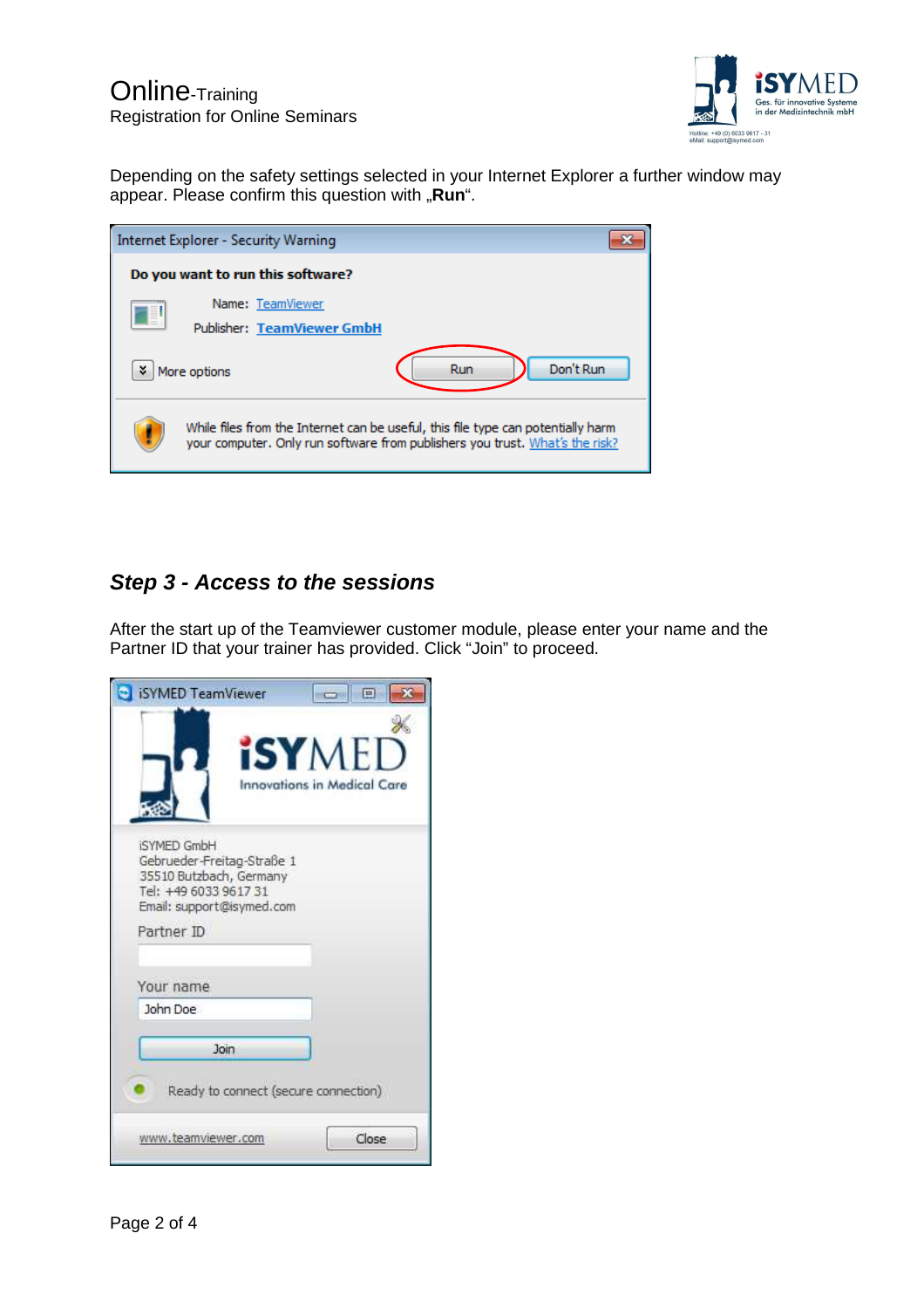

Please enter the password that has been provided by your trainer. Click **"Log On"** to proceed.

| Please enter the password that is displayed on your<br>partner's computer. |  |  |
|----------------------------------------------------------------------------|--|--|
| Password:                                                                  |  |  |

When all participants have signed in, the trainer will start the session. Click on **"OK"** to proceed.

| TeamViewer |                                                          |  |
|------------|----------------------------------------------------------|--|
|            | Please wait until the presenter starts the presentation. |  |
|            |                                                          |  |

If you have any questions or need assistance with the process you can reach our support line by phone +49 6033 96 17 31 or by email support@isymed.com.